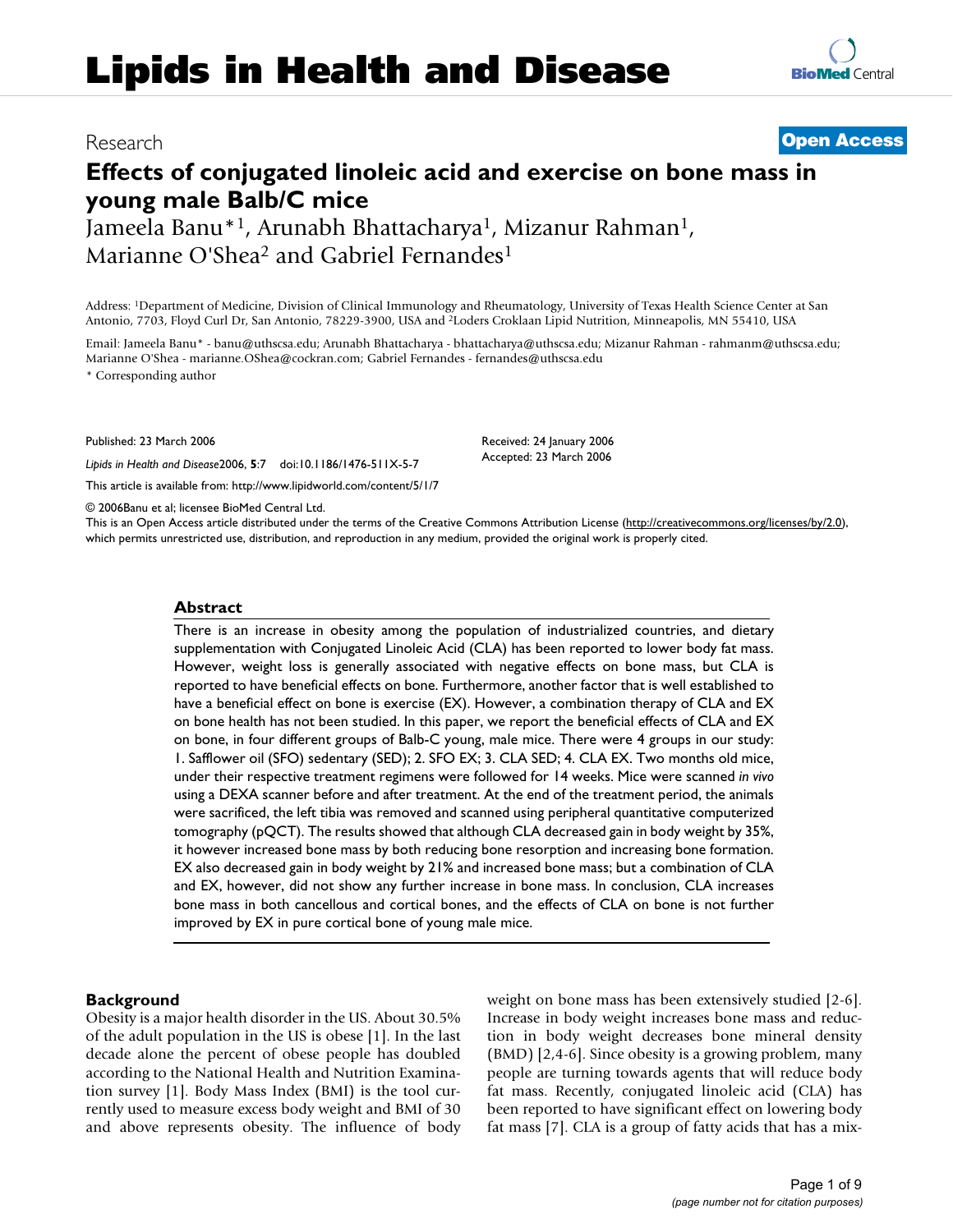



# **Figure I**



ture of positional and geometric isomers of linoleic acid with conjugated double bonds, which may be of *cis* and *trans* configuration at positions 9 and 11 or 10 and 12 [8,9]. Several reports have brought to light the beneficial effects of dietary CLA supplementation in experimental animals and humans [9-12]. CLA not only reduces body fat, but also reduces inflammation, has anti carcinogenic properties, and enhances bone mineralization [13-15]. Several *in vitro* and *in vivo* studies have also shown that CLA has positive influence on bone [12,16,17].

Increase in body weight increases bone mass but aging is associated with bone loss in both men and women [18]. Bone loss causes thinning of bones thereby increasing the risk of fractures [19]. In the last decade, more evidence has suggested that males also lose almost the same amount of bone as women [20]. The major difference between bone loss in women and men is that bone loss in women is severe during and after menopause, while bone loss in men is very gradual. Every individual loses 0.5–1% of bone every year, for the rest of their life, after attaining peak bone mass around their third decade of life [21]. One of every four men, above the age of 50, is susceptible to osteoporosis related fracture. Elderly men, when they have fractures are more disabled. Although, several therapies are available for the treatment of osteoporosis, the risk of side-effects and/or lack of increasing bone anabolic agents have increased the need for alternate therapies. Dietary supplementation of beneficial compounds is encouraged in order to reduce the risk of side-effects. Since CLA is reported to reduce both body fat as well as bone loss, it was our interest to study the effects of CLA on bone mass.

It is very well known that bone formation and resorption is also influenced by exercise (EX) [22,23]. Exercise exerts strain on bone, which stimulates bone formation and decreases bone resorption. According to the 'Mechanostat theory [24] bone is maintained by a feedback mechanism such that mechanical strains do not exceed a minimum effective strain. There are several reports indicating that exercise increases bone formation [25-28].

In this paper, we investigated whether a significant loss of body weight and particularly, combined effects of CLA and exercise on loss of body weight will have any adverse or beneficial effects on bone mass in young male Balb/C using Dual Energy X-ray Absorptiometry (DEXA) and Peripheral Quantitative Computerized Tomography (pQCT) densitometry. The results show that both CLA and exercise do not cause any adverse effects but appear to protect against bone loss during weight loss caused by CLA and exercise.

# **Results**

#### *Body weights*

Mice that were fed CLA had significantly lower gain in body weight during the treatment period. Figure 1 shows the change in percent body weight in mice fed the different diets. CLA SED treated mice showed a  $35\%$  (P < 0.01) decrease in body weight gain when compared to that of SFO SED treated mice. As expected mice from both EX groups also had lower weight gain (21%).

# *DEXA*

#### *Effects of CLA*

CLA significantly increased the BMD by  $15\%$  (p < 0.05), 12% (p < 0.05), 8% (p < 0.05), 25% (p < 0.05) and 26%  $(p < 0.05)$  in the DFM, FD, TD, L3 and L5 respectively, when compared to that of SFO SED mice (Table 2).

#### *Effects of EX*

EX significantly increased the BMD by  $13\%$  (p < 0.05) in the FD of SFO EX treated mice when compared to that of SFO SED treated mice. In DFM and lumbar vertebrae also had higher BMD but this increase was not statistically significant (Table 2).

# *Combined effects of CLA and EX*

The BMD values at the different bone sites studied were found to be lower than that of the CLA SED treated mice. This decrease was not statistically significant except in the PTM were a decrease of 7% ( $p < 0.05$ ) was observed when compared to that of CLA SED treated mice (Table 2).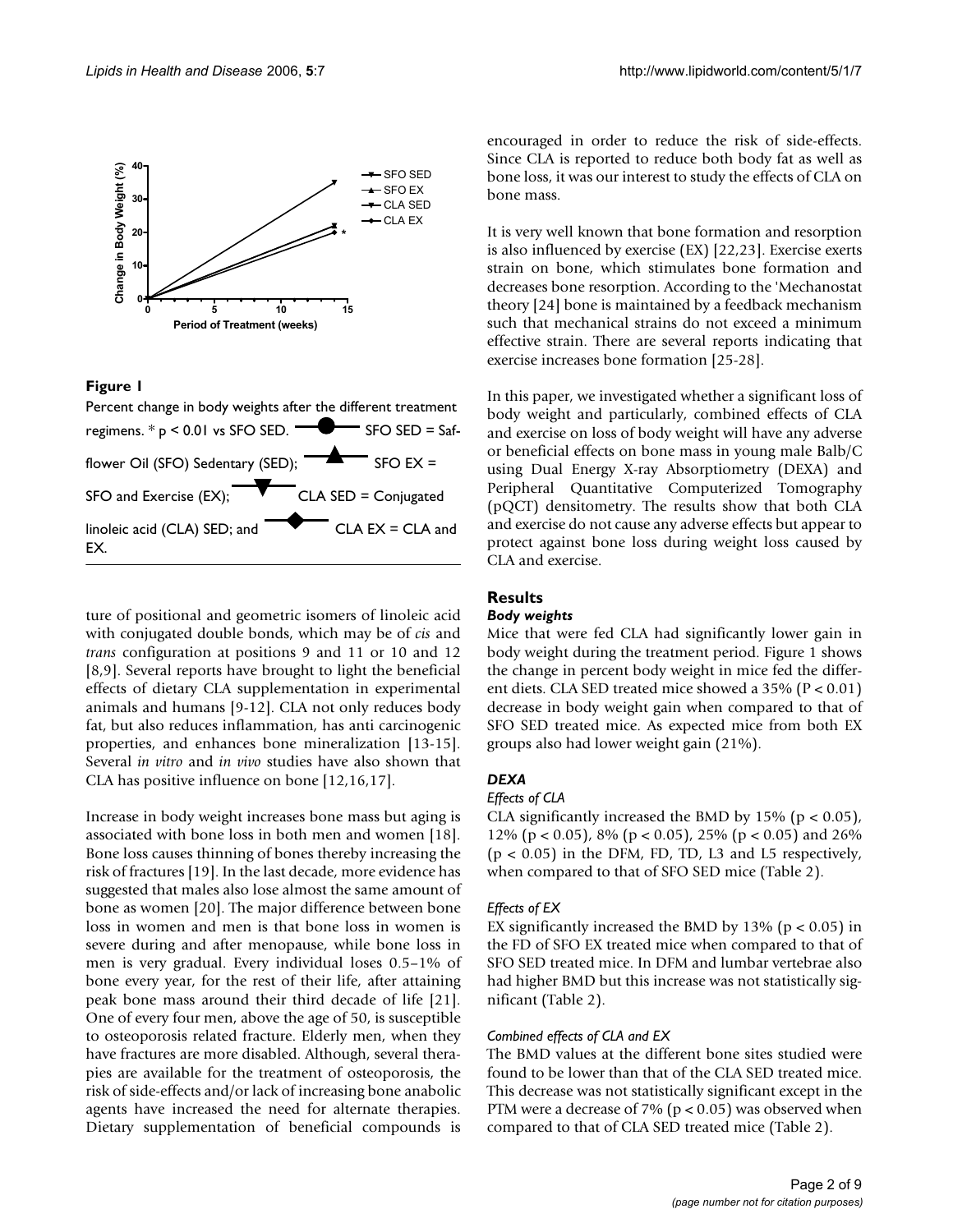| Table 2: Effects of CLA and EX on BMD (g/cm <sup>2</sup> ) from different bone sites analyzed using DEXA densitometry. |  |  |  |
|------------------------------------------------------------------------------------------------------------------------|--|--|--|
|------------------------------------------------------------------------------------------------------------------------|--|--|--|

| <b>Groups/Bone sites</b>          | <b>SFO SED</b>                     | <b>SFO EX</b>                    | <b>CLA SED</b>      | <b>CLA EX</b>                    |
|-----------------------------------|------------------------------------|----------------------------------|---------------------|----------------------------------|
| <b>Distal Femoral Metaphysis</b>  | $0.3355 \pm 0.0200$ <sup>a</sup>   | $0.3368 \pm 0.0010^{\circ}$      | $0.3654 \pm 0.0001$ | $0.3654 \pm 0.0001$              |
| <b>Proximal tibial Metaphysis</b> | $0.2582 \pm 0.0080$ <sup>b</sup>   | $0.2846 \pm 0.0060$ <sup>a</sup> | $0.3053 \pm 0.0050$ | $0.2846 \pm 0.0060$ <sup>a</sup> |
| <b>Femoral Diaphysis</b>          | $0.3341 \pm 0.0100$ a,b,c          | $0.3730 \pm 0.0008$              | $0.4059 \pm 0.0100$ | $0.3767 \pm 0.0009$              |
| <b>Tibial Diaphysis</b>           | $0.1994 + 0.0008a$                 | $0.1944 + 0.0006$ a,b            | $0.2107 + 0.0003$   | $0.2107 \pm 0.0003$              |
| Lumbar Vertebra (L3)              | $0.1956 \pm 0.0010$ <sup>a</sup>   | $0.2107 \pm 0.0010$              | $0.2449 \pm 0.0100$ | $0.2244 \pm 0.0008$              |
| Lumbar Vertebra (L4)              | $0.2289 \pm 0.0006$                | $0.2572 \pm 0.0200$              | $0.2515 \pm 0.0010$ | $0.2515 \pm 0.0010$              |
| Lumbar Vertebra (L5)              | $0.2076 \pm 0.0009$ <sub>a,b</sub> | $0.2618 \pm 0.0006$              | $0.2696 \pm 0.0150$ | $0.2696 \pm 0.0150$              |

 $a = p < 0.05$  vs CLA SED,  $b = p < 0.05$  vs CLA EX,  $c = p < 0.05$  vs SFO EX. SFO SED = Safflower Oil (SFO) Sedentary (SED), SFO EX = SFO and Exercise (EX), CLA SED = Conjugated linoleic acid (CLA) SED, CLA EX = CLA and EX.

When compared to SFO EX treated mice there was significant increase in BMD only in the PTM  $(10\%, p < 0.05)$ and TD (8%,  $p < 0.05$ ). In all other regions studied, the BMD increased, but this increase was not statistically significant (Table 2).

# *pQCT densitometry*

#### *PTM*

#### *Effects of CLA*

CLA increased Cn. B. Ar. (24%, p < 0.05), Cn. BMD (46%,  $p < 0.05$ ), Ct. BMC (24%,  $p < 0.05$ ), Ct. BMD (17%,  $p <$ 0.05), Peri. PM (18%, p < 0.05) and Endo PM (21%, p < 0.05) when compared to those of SFO SED treated mice (Table 3).

# *Effects of EX*

Although EX did not bring about any significant changes in the different parameters studied, SFO EX treated mice showed higher Cn. BMD and Ct. BMD values (Table 3).

# *Combined effects of CLA and EX*

Slight decrease was observed in all the different parameters studied in the CLA EX treated mice when compared to those of the CLA SED treated mice. These decreases were not statistically significant except in the Endo PM where 34% (p < 0.05) decrease was observed. (Table 3). Ct. BMD increased by 8% ( $p < 0.05$ ) in CLA EX treated mice when compared to that of SFO EX treated mice.

# *TF junction*

#### *Effects of CLA*

CLA increased Ct. BMC, Ct. BMD, Ct. Th, Peri PM and Endo PM significantly by 29% ( $p < 0.05$ ), 17% ( $p < 0.05$ ), 4% (p < 0.05), 25% (p < 0.05) and 19% (p < 0.05) when compared to those of SFO SED treated mice. The Ct. B. Ar also increased but this increase was not statistically significant (Table 4).

# *Effects of EX*

EX also increased all the cortical parameters studied in the SFO EX treated mice when compared to those of the SFO SED treated mice, but these increases were not statistically significant (Table 4).

#### *Combined effects of CLA and EX*

CLA EX decreased the Ct. B. Ar, Ct. BMC, Ct. BMD, Ct. Th and Peri PM by 11% (p < 0.05), 19% (p < 0.05), 9% (p < 0.05), 8% (p < 0.05) and 12% (p < 0.05) respectively, when compared to those of the CLA SED treated mice (Table 4).

However, when compared to SFO EX treated mice, CLA EX treatment increased all the cortical parameters but this increase was not statistically significant (Table 4).

# **Discussion**

In this study, we observed that there was significant loss of overall body weight and body fat mass in CLA treated mice. The detailed results are published elsewhere [7]. In spite of significant decrease in the gain of body weight in CLA fed mice, BMD in the lumbar vertebrae and PTM increased significantly. In the PTM, where both cancellous and cortical bones are present, CLA increased bone area and BMD in the cancellous bone suggesting that CLA has beneficial effects on cancellous bone. CLA also increased bone mineralization and bone density in the cortical bone surrounding the cancellous bone in the PTM, showing that overall CLA has a positive effect on bone. In pure cortical bone (TF), CLA increased bone mass by increasing the periosteal perimeter. This increase in the periosteal surface suggests that CLA, to some extent, influences bone formation as well. Recently, the effects of CLA on bone have been investigated in a few *in vitro* as well as *in vivo* studies. *In vitro* studies using MC3T3-E1 osteoblast like cells showed that CLA increased levels of osteocalcin, alkaline phosphatase activity and calcium absorption [29]. Calcium absorption is enhanced in the presence of polyunsaturated fatty acids (PUFA) [15]. *In vivo* studies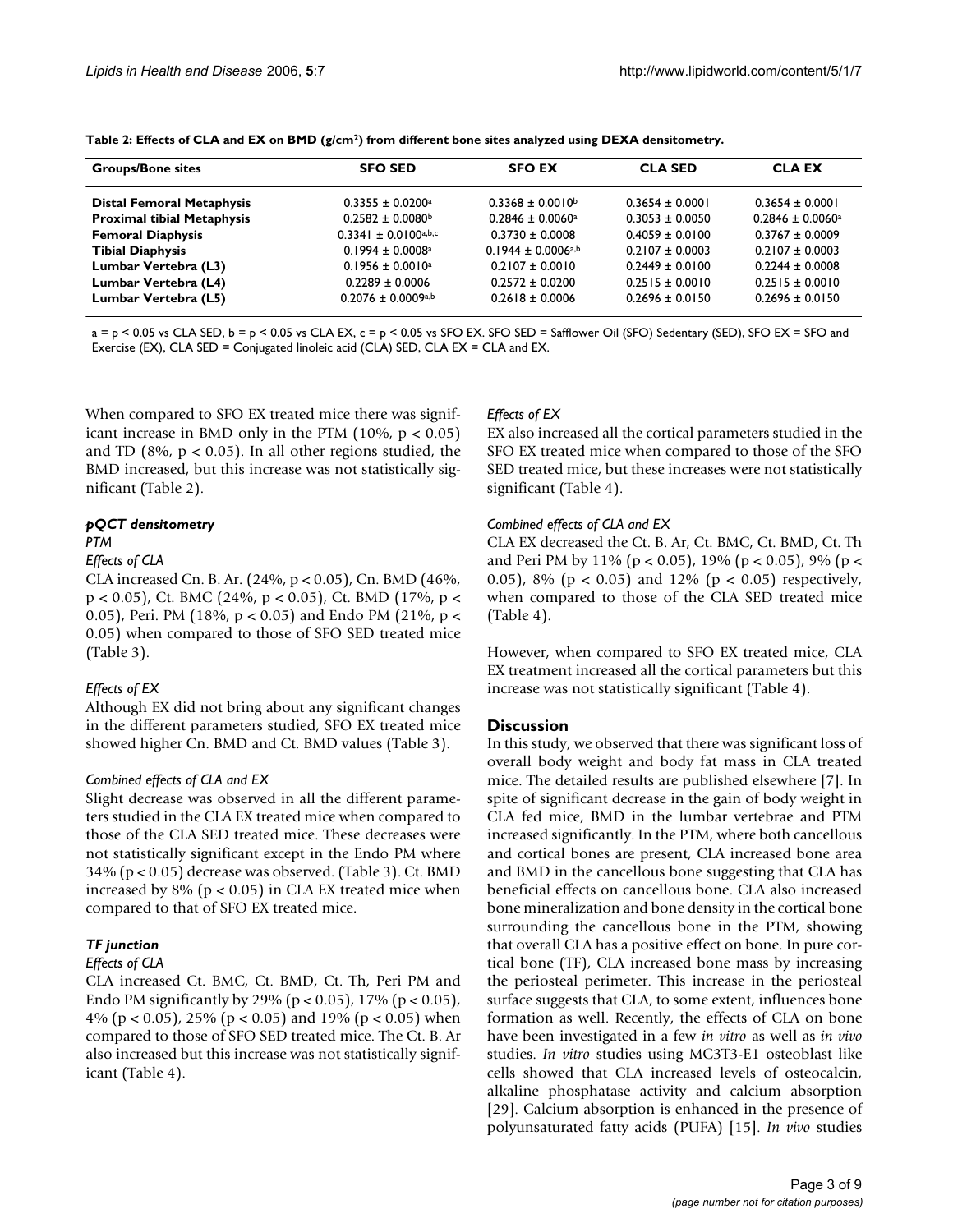| <b>Groups/Bone Parameters</b>           | <b>SFO SED</b>                   | <b>SFO EX</b>           | <b>CLA SED</b>    | <b>CLA EX</b>      |
|-----------------------------------------|----------------------------------|-------------------------|-------------------|--------------------|
| Cancellous Bone Area (mm <sup>2</sup> ) | $4.127 \pm 0.200$ <sup>a</sup>   | $4.020 \pm 0.400$       | $5.110 \pm 0.300$ | $3.890 \pm 0.400$  |
| Cancellous BMC (mg/mm)                  | $6.893 \pm 0.039$                | $6.668 \pm 0.058$       | $7.951 \pm 0.071$ | $6.663 \pm 0.055$  |
| Cancellous BMD (g/mm <sup>3</sup> )     | $494.6 \pm 20.4^{\circ}$         | $539.9 \pm 29.4$        | $721.8 \pm 96.1$  | $553.3 \pm 39.4$   |
| Cortical Bone Area (mm <sup>2</sup> )   | $3.749 \pm 0.170$                | $3.778 \pm 0.270$       | $4.469 + 0.200$   | $4.055 \pm 0.267$  |
| Cortical BMC (mg/mm)                    | $3.424 \pm 0.180^{\circ}$        | $3.499 \pm 0.240$       | $4.260 \pm 0.190$ | $3.972 \pm 0.260$  |
| Cortical BMD $(g/mm^3)$                 | $2726.0 \pm 80.5$ <sub>a,b</sub> | $2813.0 \pm 64.5^{a,b}$ | $3181.0 \pm 93.4$ | $3025.0 \pm 50.0$  |
| Cortical Thickness (mm)                 | $0.759 \pm 0.040$                | $0.712 \pm 0.040$       | $0.808 \pm 0.055$ | $0.799 \pm 0.040$  |
| Periosteal Perimeter (mm)               | $18.20 \pm 0.70$ <sup>a</sup>    | $17.96 \pm 1.10$        | $21.44 \pm 0.74$  | $16.60 \pm 2.10$   |
| Endocortical Perimeter (mm)             | $13.62 \pm 0.49^{\circ}$         | $13.42 \pm 1.05$        | $16.44 \pm 1.00$  | $12.28 \pm 1.40^a$ |

**Table 3: Effects of CLA and EX on the Cancellous and Cortical Bone parameters of the Proximal Tibial Metaphysis Analyzed using pQCT densitometry.**

a = p < 0.05 vs CLA SED, b = p < 0.05 vs CLA EX. SFO SED = Safflower Oil (SFO) Sedentary (SED), SFO EX = SFO and Exercise (EX), CLA SED = Conjugated linoleic acid (CLA) SED, CLA EX = CLA and EX.

using young chicken, mice and pigs have shown that in the presence of CLA there is generally increased bone mass. However, in young rats, CLA decreased bone formation rates [30,31], but when CLA was given along with n-6 PUFA, bone formation rates increased [32]. In humans, a study that tested the effects of CLA supplementation on the biochemical markers of bone metabolism [33] has reported that in adult men CLA supplementation did not affect markers of bone metabolism. A recent study on the effects of CLA on postmenopausal women has concluded that dietary intake of CLA may benefit BMD [34].

The mechanism by which CLA exerts its effect on bone is still not very clear, although a few pathways are reported recently (Fig 2). *In vitro* studies conducted in our lab showed that CLA  $(1 \mu M)$  significantly inhibited osteoclastogenesis (unpublished data). CLA, in the presence of PUFA, modulated the action and expression of COX-2 enzyme, thereby altering prostaglandin-dependent bone resorption [35,36]. CLA also alters leptin concentration due to its action on adipocytes; leptin expression was found to be modulated both in *in vitro* cell cultures as well as in *in vivo* animal studies [37-40]. Indeed, CLA may exert

[43], which regulates osteoclast differentiation and activation, thereby influencing bone resorption [44]. There is evidence that leptin also stimulates the formation of osteoblasts [42]. Studies have reported that IL-1 and IL-6 induce bone resorption by stimulating the recruitment and formation of osteoclasts; thereby, releasing calcium from bone [45,46]. Dietary CLA reduces both pro-inflammatory IL-1 [47] and IL-6 production [48] Reduced levels of leptin and IL-6 were observed in serum of mice from the present study, and the results are published elsewhere [7]. The reduction of leptin suggests that CLA may not use the leptin pathway to reduce bone resorption, but the circulating leptin may be sufficient to stimulate osteoblasts and in turn increase bone formation on the periosteal surface. Decrease in IL-6 suggests that CLA may use the IL-6 and RANK-L pathways to reduce bone resorption. We, therefore, believe that CLA may have bone anabolic properties as well as bone anti-resorption properties similar to n-3 fatty acids which was found to protect bone loss in mice prone to develop autoimmune disease [49].

In the present study, EX alone showed a trend towards increasing bone density in PTM and TF junction. Such

| Table 4: Effects of CLA and EX on the Cortical Bone Parameters of the Tibia Fibular Junction Analyzed by pQCT densitometry. |  |  |
|-----------------------------------------------------------------------------------------------------------------------------|--|--|

| <b>Groups/Bone Parameters</b>         | <b>SFO SED</b>                  | <b>SFO EX</b>      | <b>CLA SED</b>    | <b>CLA EX</b>                  |
|---------------------------------------|---------------------------------|--------------------|-------------------|--------------------------------|
| Cortical Bone Area (mm <sup>2</sup> ) | $2.779 \pm 0.350$               | $2.857 \pm 0.120$  | $3.347 \pm 0.110$ | $2.995 \pm 0.060$ <sup>a</sup> |
| Cortical BMC (mg/mm)                  | $3.303 \pm 0.400$ <sup>a</sup>  | $3.672 \pm 0.200$  | $4.248 \pm 0.070$ | $3.811 \pm 0.070$ <sup>a</sup> |
| Cortical BMD $(g/mm^3)$               | $3647.0 \pm 171.3$ <sup>a</sup> | $3897.0 \pm 112.4$ | $4281.0 \pm 84.7$ | $3915.0 \pm 106.6^a$           |
| <b>Cortical Thickness (mm)</b>        | $0.873 \pm 0.057$ <sup>a</sup>  | $0.957 \pm 0.030$  | $1.044 \pm 0.020$ | $0.961 \pm 0.020$ <sup>a</sup> |
| <b>Periosteal Perimeter (mm)</b>      | $11.36 \pm 0.89^{\circ}$        | $12.07 \pm 0.43$   | $14.24 \pm 0.37$  | $12.58 \pm 0.26$ <sup>a</sup>  |
| <b>Endocortical Perimeter (mm)</b>    | $5.746 \pm 0.430$ <sup>a</sup>  | $6.809 \pm 0.310$  | $6.819 \pm 0.148$ | $6.543 \pm 0.180$              |

a = p < 0.05 vs CLA SED. SFO SED = Safflower Oil (SFO) Sedentary (SED), SFO EX = SFO and Exercise (EX), CLA SED = Conjugated linoleic acid (CLA) SED, CLA EX = CLA and EX.

its influence on bone mass through down regulation of leptin [41,42]. Leptin is reported to decrease the production of RANK (Receptor Activated Nuclear Factor) ligand

effects of EX on bone has been reported in several studies. In aged female Sprague Dawley rats, treadmill exercise increased BMD in the tibial metaphysis and L5 vertebrae.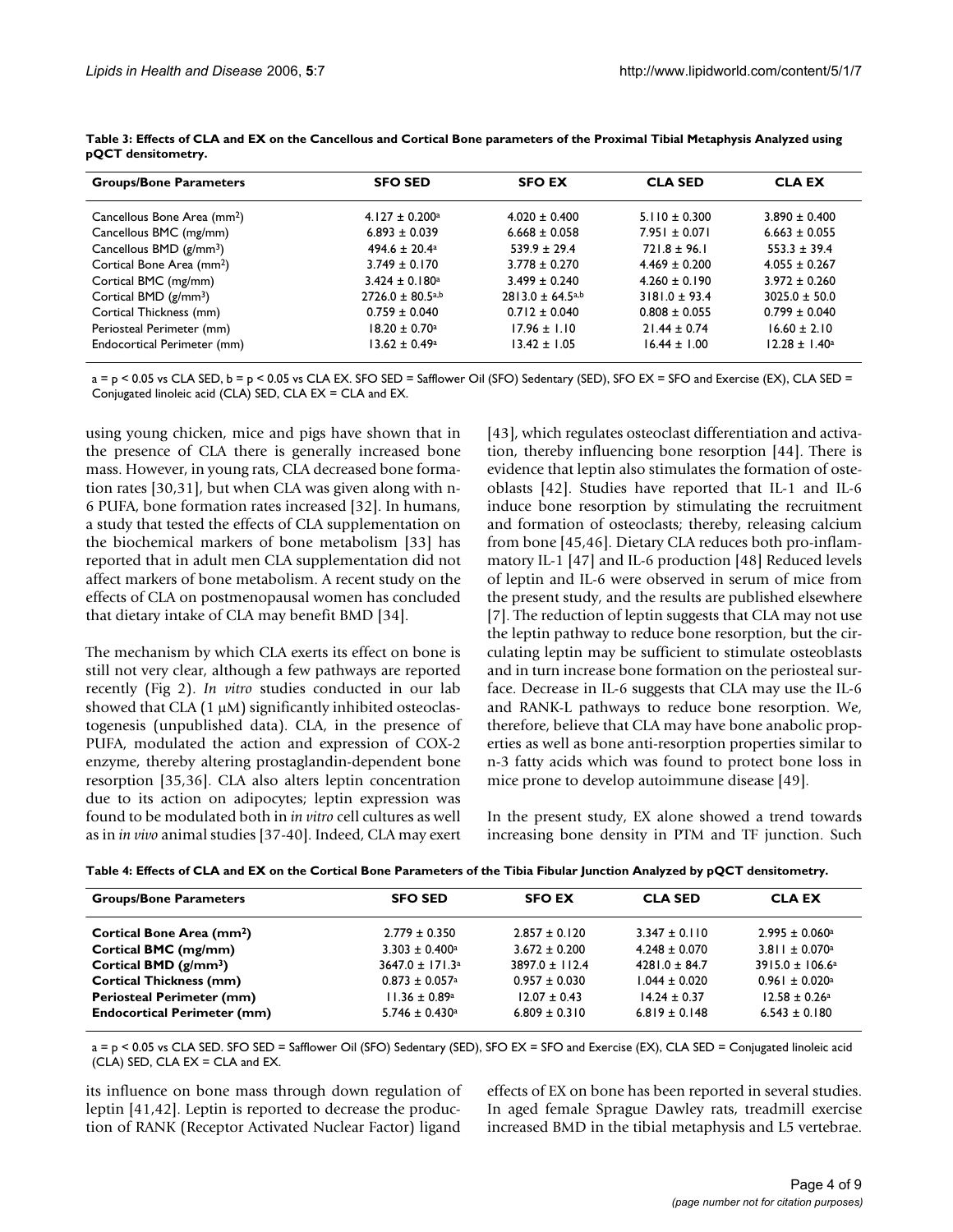

# Schematic Representation of the Possible Pathways **Figure 2** Involved in the Action of CLA on Bone Mass

Schematic Representation of the Possible Pathways Involved in the Action of CLA on Bone Mass. a = decrease bone resorption; b = increase bone formation.

In these regions, trabecular separation decreased, and trabecular volume and number increased in exercised rats. This increase in BMD in cancellous bone can be attributed to increased bone formation and reduced bone resorption [28]. In the present study also we found that EX increased bone formation and decreased bone resorption. In male rats, it has been reported that EX increased pure cortical bone area by increasing bone formation [50] similar to the present study, whereas in the TF junction, BMD and bone thickness increased in the exercised mice, mainly, by increasing the periosteal perimeter. EX, in general, brings about site specific responses on bone [23,25]. BMD is increased more in cancellous bone than in pure cortical bone as has been reported earlier in middle-aged Fisher 344 rats [25,26].

In combination, CLA and EX had beneficial effects on lumbar vertebrae and femoral diaphysis. The combination treatment did not show any changes in cancellous bone of the PTM, except that it significantly reduced the endocortical perimeter, suggesting that in combination CLA and EX not only inhibited endosteal bone resorption but also increased endocortical bone formation. In pure cortical bone, however, effects of CLA and EX are moderate; there was a significant decrease in all the cortical parameters studied with respect to CLA SED treated mice, but still higher than the SFO EX treated group. So, CLA with EX has a positive effect on pure cortical bone, but for some reason it is not as beneficial as CLA alone. There maybe several explanations for this. EX by itself, as mentioned earlier, is reported to have site-specific effects on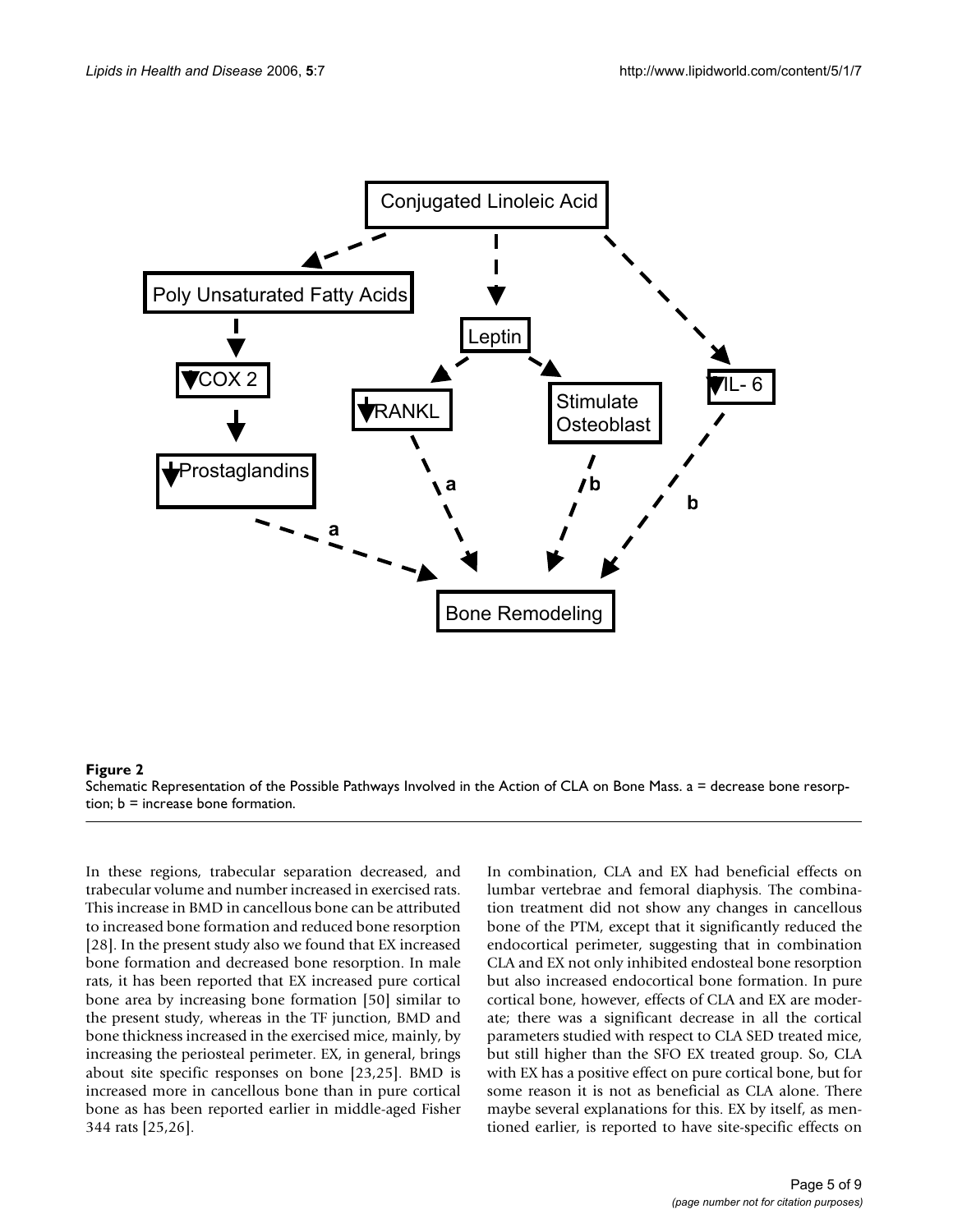bone and is known to have more effect on cancellous bone than on cortical bone [25,26], similar to what we observed in this study. It is also possible that EX is able to modulate the effects of CLA selectively on cortical bone. Another possibility is that the type and duration of EX used in this study is insufficient to bring about more changes to the cortical bone. Whatever the case may be, the encouraging part is that CLA and EX together is still beneficial to pure cortical bone.

This is the first report on the combined favorable effects of CLA and EX on bone mass in young male mice. Based on our results we have shown that CLA alone is capable of increasing both cancellous and cortical bone mass; although, it effectively reduces body weight in this animal model. It can therefore be suggested that CLA can be used as an efficient supplement for weight management without having any adverse effects on bone. The question whether CLA and EX in combination is more beneficial to bone remains to be clarified by undertaking further studies in young and old mice. Although, in the different bone sites studied, CLA and EX has a positive effect on bone, they do not seem to fully compliment each other. In fact, EX seems to be lowering the effects of CLA on pure cortical bone. The interaction of CLA and EX at the molecular level is not known. Further studies are required in this regard to throw light on how EX modulates the effects of CLA on bone. However, we conclude that in young male mice, although, CLA reduces body weight, it actually protects both cancellous and cortical bone mass and has no adverse effects on bone due to loss of body weight. EX does not seem to compliment, any further, the effects of CLA.

#### **Methods**

#### *1. Animals and experimental diets*

Six-week-old male Balb/c mice were obtained from Harlan, Indianapolis, Indiana Weight matched mice were housed in laboratory animal care facility in cages (5 mice/ cage) and fed standard lab chow diet. At 8 weeks of age, animals were divided into four groups: Group 1. AIN-93M diet with safflower oil (SFO) (0.5%), sedentary (SFO SED) (n = 6); Group 2. AIN-93M diet with safflower oil (0.5%), Exercise (SFO EX) ( $n = 6$ ); Group 3. AIN-93M diet with CLA (0.5%), sedentary (CLA SED) ( $n = 6$ ); Group 4. AIN-93M diet with CLA  $(0.5\%)$ , exercise  $(CLA EX)$   $(n = 5)$ . Each diet contained 20% corn oil (CO) as high fat diet. Groups 3 and 4 received 0.5% CLA (Clarinol TM Powder, Lipid Nutrition, Channahon, Illinois) (c9t11 and t10c12 isomers in equal proportions together). The composition of AIN-93M diet is modified form of AIN-93 diet and the details are provided in table 1. Fresh diet was prepared weekly, stored in aliquots at -20°C and provided daily *ad libitum*.

| Ingredient, g/Kg   | SFO   | <b>CLA</b> |  |
|--------------------|-------|------------|--|
| Casein             | 248   | 248        |  |
| Salt mix           | 64    | 64         |  |
| Vitamin mix        | 17    | 17         |  |
| Cellulose          | 55    | 55         |  |
| Cerelose           | 405.5 | 403.74     |  |
| Choline bitartrate | 2.5   | 2.5        |  |
| dl-methionine      | 3     | 3          |  |
| Clarinol powder*   | 0     | 6.76       |  |
| SFO                | 5     | 0          |  |
| Corn oil           | 200   | 200        |  |
| Total              | 1000  | 1000       |  |

**Table 1: Composition of semi-purified AIN-93M diet.**

\*contains 74% CLA.

SFO = Safflower Oil.

CLA = Conjugated linoleic acid

Animals were maintained on a 12 hr light/12 hr dark cycle in an ambient temperature of 22–25°C and 45% humidity. Body weight was monitored weekly and food consumption based on residual food was also monitored everyday. Mice were given the respective diets for 14 weeks and at the end of which they were sacrificed. The left tibia was dissected out and stored in 70% ethanol until it was scanned using pQCT. Animals were handled according to NIH guidelines provided under "The guide for the care and use of laboratory animals" and the Institutional Animal Care and Use Committee of the University of Texas Health Science Center at San Antonio. The body weight data has been reported in another publication [7].

#### *2. Exercise protocol*

Exercise was performed on a rodent treadmill (Quinton Instruments,Seattle) with the following protocol as described by Fernandes et al [51]. After training for several days on a treadmill containing 10 running compartments, each mouse thereafter ran for 40 to 50 minutes, 5 days/ week at 0.6 miles/hour and at 10° angle to provide resistance for running. The treadmill consists of rubber belts, which are driven at a controlled speed. Each mouse was trained to recognize two signals: breaking an electric beam (creates noise) and a mild, continuous airflow. The sedentary mice were placed on the stationery rodent treadmill, twice a week, for the same period of time as the exercised groups.

#### *3. Measurement of bone mineral density (BMD)*

BMD was measured by DEXA using a Lunar Piximus mouse bone densitometer (GE) and data was analyzed with PIXImus software [52-54]. Before scanning was performed, mice were anesthetized with intra-muscular injection of mouse cocktail containing-Ketamine (3 cc), S.A. Rompun (2 cc) and NaCl (5 cc). During the measurements, the mice were lying in a prone position with posterior legs maintained in external rotation with tape. The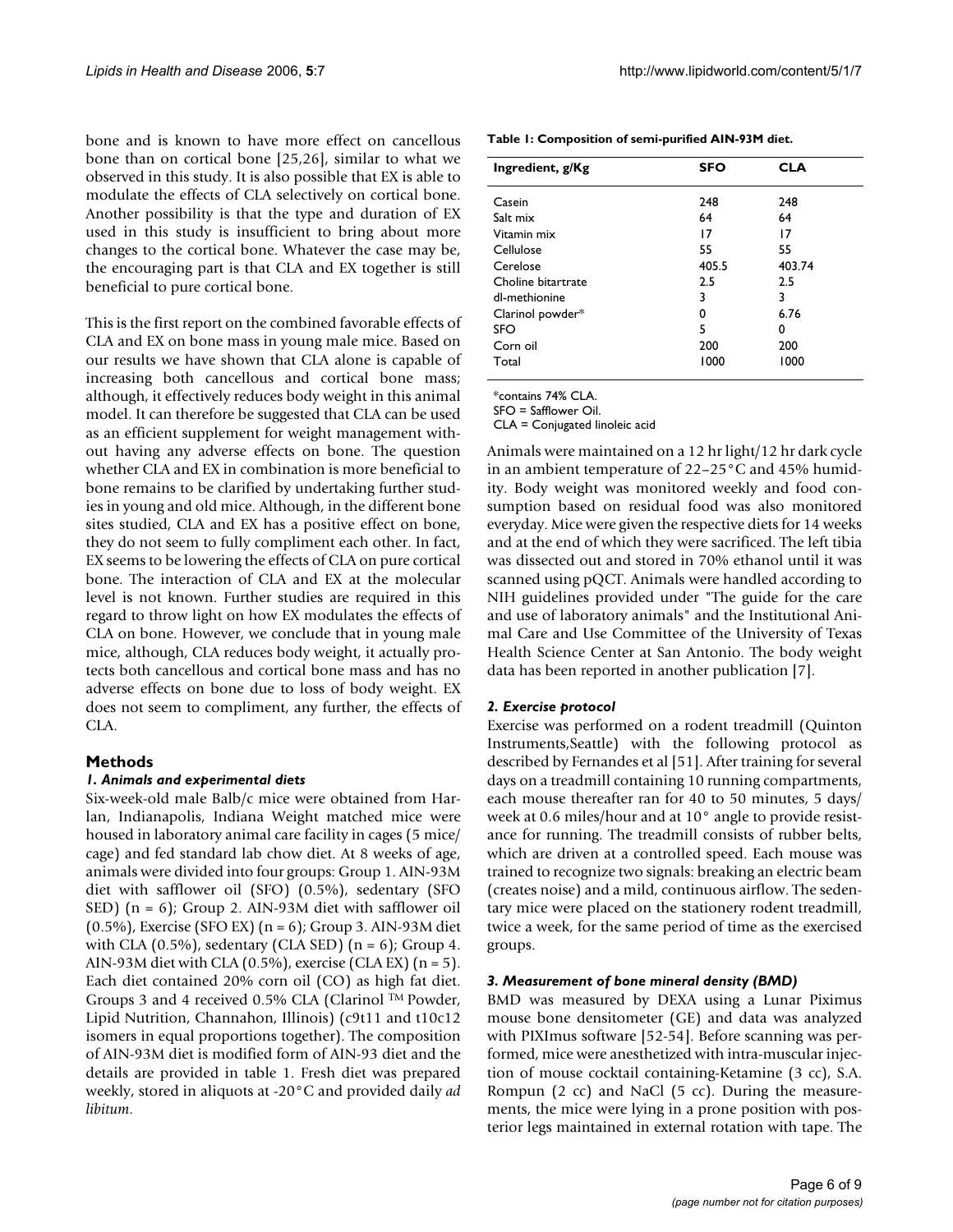hip, knee and ankle articulations were in 90° flexion. BMD was obtained for the entire body except the head. BMD was then measured manually at the left distal femoral metaphysis (DFM), the proximal tibial metaphysis (PTM), the tibia fibular junction (TF) and the lumbar vertebra (L3). Baseline scans were first taken before the administration of the diets and scanning was performed in live mice at the end of 14 weeks.

# *4. Peripheral quantitative computerized tomography densitometry (pQCT)*

The cortical bone at the tibia fibula junction (TF) and the cancellous and cortical bones at the proximal tibial metaphysis (PTM) were analyzed by pQCT densitometry, using a XCT research M system (Norland Stratec, Birkenfeld, Germany) as described previously [25,26]. In the TF junction, pure cortical bone was scanned and the following parameters determined: cortical bone area (Ct. B. Ar), cortical bone mineral content (Ct. BMC), cortical bone mineral density (Ct. BMD), cortical thickness (Ct. Th), periosteal perimeter (Peri. PM) and endocortical perimeter (Endo. PM). In the PTM, both cancellous bone and cortical bone surrounding the cancellous bone were analyzed, 1 mm distal to the knee joint, and the following parameters determined: cancellous bone area (Cn. B. Ar), cancellous bone mineral content (Cn. BMC), cancellous bone mineral density (Cn. BMD), Ct. B. Ar, Ct. BMC, Ct. BMD, Ct. Th, Peri. PM and Endo. PM.

# *5. Statistical analysis*

Results are expressed as Mean ± SE. Data were normalized to body weight and analyzed with one-way ANOVA and unpaired t-test using GraphPad Prism 4 (GraphPad Software Inc, San Diego, CA, USA). p < 0.05 was considered to be significant. Newman-Keuls multiple comparison test was used to analyze the differences between groups for significance.

# **Abbreviations**

CLA Conjugated linoleic acid

EX Exercise

SED Sedentary

CO Corn oil

SFO Safflower oil

pQCT peripheral quantitative computerized tomography

US United States

BMI Body mass index

- BMC Bone mineral content
- BMD Bone mineral density
- DEXA Dual Energy x-ray absorptiometry
- DFM Distal Femoral metaphysis
- FD Femoral Diaphysis
- PTM Proximal tibial diaphysis
- TD Tibial Diaphysis
- TF Tibia fibular junction
- L5 Fifth lumbar vertebra
- Cn B Ar Cancellous bone area
- Cn BMC Cancellous bone mineral content
- Cn BMD Cancellous bone mineral density
- Ct B Ar Cortical bone area
- Ct BMC Cortical bone mineral content
- Ct BMD Cortical bone mineral density
- Ct Th Cortical thickness
- Peri PM Periosteal perimeter
- Endo PM Endocortical perimeter
- PUFA Polyunsaturated fatty acid
- RANK Receptor Activated Nuclear Factor

# **Competing interests**

The author(s) declare that they have no competing interests.

## **Authors' contributions**

JB, AB and MR have made substantial contributions to acquisition of data, analysis and interpretation of data.

JB, MO and GF have been involved in drafting the manuscript, revising and given the final approval of the version to be published.

# **Acknowledgements**

This work was supported by a grant from NIH AG023648. We thank Loder's Croklaan for the financial support and generous supply of CLA (ClarinolTM powder).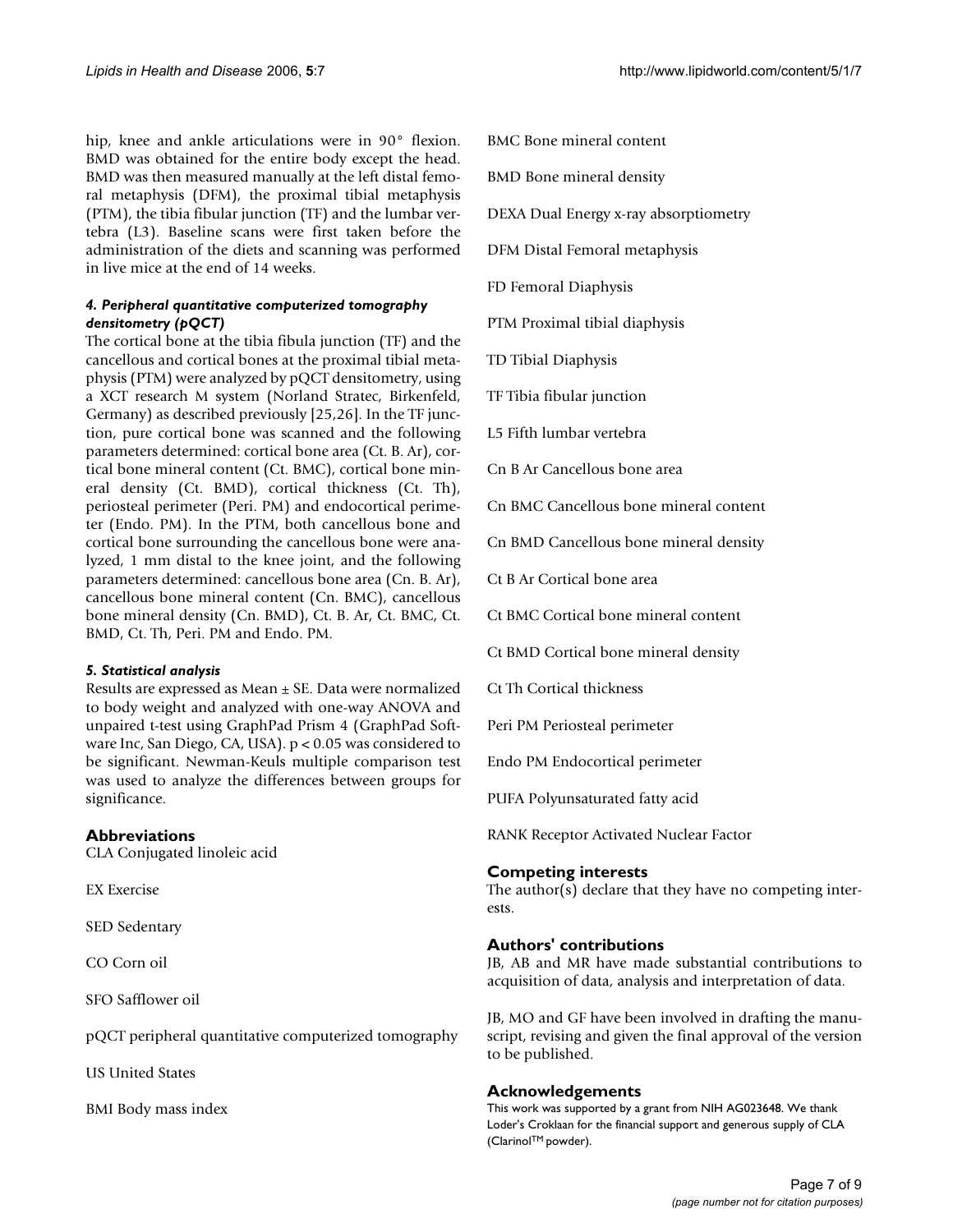#### **References**

- 1. Flegal KM, Carroll MD, Ogden CL, Johnson CL: **[Prevalence and](http://www.ncbi.nlm.nih.gov/entrez/query.fcgi?cmd=Retrieve&db=PubMed&dopt=Abstract&list_uids=12365955) [trends in obesity among US adults, 1999-2000.](http://www.ncbi.nlm.nih.gov/entrez/query.fcgi?cmd=Retrieve&db=PubMed&dopt=Abstract&list_uids=12365955)** *Jama* 2002, **288(14):**1723-1727.
- 2. Avenell A, Richmond PR, Lean ME, Reid DM: **[Bone loss associated](http://www.ncbi.nlm.nih.gov/entrez/query.fcgi?cmd=Retrieve&db=PubMed&dopt=Abstract&list_uids=7957001) [with a high fibre weight reduction diet in postmenopausal](http://www.ncbi.nlm.nih.gov/entrez/query.fcgi?cmd=Retrieve&db=PubMed&dopt=Abstract&list_uids=7957001) [women.](http://www.ncbi.nlm.nih.gov/entrez/query.fcgi?cmd=Retrieve&db=PubMed&dopt=Abstract&list_uids=7957001)** *Eur J Clin Nutr* 1994, **48(8):**561-566.
- 3. Nguyen TV, Sambrook PN, Eisman JA: **[Bone loss, physical activity,](http://www.ncbi.nlm.nih.gov/entrez/query.fcgi?cmd=Retrieve&db=PubMed&dopt=Abstract&list_uids=9738519) [and weight change in elderly women: the Dubbo Osteoporo](http://www.ncbi.nlm.nih.gov/entrez/query.fcgi?cmd=Retrieve&db=PubMed&dopt=Abstract&list_uids=9738519)[sis Epidemiology Study.](http://www.ncbi.nlm.nih.gov/entrez/query.fcgi?cmd=Retrieve&db=PubMed&dopt=Abstract&list_uids=9738519)** *J Bone Miner Res* 1998, **13(9):**1458-1467.
- 4. Hannan MT, Felson DT, Dawson-Hughes B, Tucker KL, Cupples LA, Wilson PW, Kiel DP: **[Risk factors for longitudinal bone loss in](http://www.ncbi.nlm.nih.gov/entrez/query.fcgi?cmd=Retrieve&db=PubMed&dopt=Abstract&list_uids=10780863) [elderly men and women: the Framingham Osteoporosis](http://www.ncbi.nlm.nih.gov/entrez/query.fcgi?cmd=Retrieve&db=PubMed&dopt=Abstract&list_uids=10780863) [Study.](http://www.ncbi.nlm.nih.gov/entrez/query.fcgi?cmd=Retrieve&db=PubMed&dopt=Abstract&list_uids=10780863)** *J Bone Miner Res* 2000, **15(4):**710-720.
- 5. Ricci TA, Chowdhury HA, Heymsfield SB, Stahl T, Pierson RNJ, Shapses SA: **[Calcium supplementation suppresses bone turn](http://www.ncbi.nlm.nih.gov/entrez/query.fcgi?cmd=Retrieve&db=PubMed&dopt=Abstract&list_uids=9626637)[over during weight reduction in postmenopausal women.](http://www.ncbi.nlm.nih.gov/entrez/query.fcgi?cmd=Retrieve&db=PubMed&dopt=Abstract&list_uids=9626637)** *J Bone Miner Res* 1998, **13(6):**1045-1050.
- 6. Frost HM: **[Obesity, and bone strength and "mass": a tutorial](http://www.ncbi.nlm.nih.gov/entrez/query.fcgi?cmd=Retrieve&db=PubMed&dopt=Abstract&list_uids=9276084) [based on insights from a new paradigm.](http://www.ncbi.nlm.nih.gov/entrez/query.fcgi?cmd=Retrieve&db=PubMed&dopt=Abstract&list_uids=9276084)** *Bone* 1997, **21(3):**211-214.
- 7. Bhattacharya A, Rahman MM, Sun D, Lawrence R, Mejia W, McCarter R, O'Shea M, Fernandes G: **[The combination of dietary conju](http://www.ncbi.nlm.nih.gov/entrez/query.fcgi?cmd=Retrieve&db=PubMed&dopt=Abstract&list_uids=15867292)[gated linoleic Acid and treadmill exercise lowers gain in](http://www.ncbi.nlm.nih.gov/entrez/query.fcgi?cmd=Retrieve&db=PubMed&dopt=Abstract&list_uids=15867292) body fat mass and enhances lean body mass in high fat-fed [male BALB/c mice.](http://www.ncbi.nlm.nih.gov/entrez/query.fcgi?cmd=Retrieve&db=PubMed&dopt=Abstract&list_uids=15867292)** *J Nutr* 2005, **135(5):**1124-1130.
- 8. Lawson RE, MA Givens DI: **The role of dairy products in supplying conjugated linoleic acid to man's diet: a review.** *Nutr Res Rev* 2001, **14:**153-172.
- 9. Roche HM, NE Nugent A: **Conjugated linoleic acid: a novel therapeutic nutrient?** *Nutr Res Rev* 2001, **14:**173-187.
- 10. Kritchevsky D: **[Antimutagenic and some other effects of con](http://www.ncbi.nlm.nih.gov/entrez/query.fcgi?cmd=Retrieve&db=PubMed&dopt=Abstract&list_uids=10953669)[jugated linoleic acid.](http://www.ncbi.nlm.nih.gov/entrez/query.fcgi?cmd=Retrieve&db=PubMed&dopt=Abstract&list_uids=10953669)** *Br J Nutr* 2000, **83(5):**459-465.
- 11. Belury MA: **[Inhibition of carcinogenesis by conjugated linoleic](http://www.ncbi.nlm.nih.gov/entrez/query.fcgi?cmd=Retrieve&db=PubMed&dopt=Abstract&list_uids=12368384)** [acid: potential mechanisms of action.](http://www.ncbi.nlm.nih.gov/entrez/query.fcgi?cmd=Retrieve&db=PubMed&dopt=Abstract&list_uids=12368384) **132(10):**2995-2998.
- 12. Park PAK, Liu W, Strkson JM, Cook ME, Pariza MW: **[Effect of con](http://www.ncbi.nlm.nih.gov/entrez/query.fcgi?cmd=Retrieve&db=PubMed&dopt=Abstract&list_uids=9270977)[jugated linoleic acid on body composition in mice.](http://www.ncbi.nlm.nih.gov/entrez/query.fcgi?cmd=Retrieve&db=PubMed&dopt=Abstract&list_uids=9270977)** *Lipids* 1997, **32:**853-858.
- 13. Kelly O, Cashman KD: **[The effect of conjugated linoleic acid on](http://www.ncbi.nlm.nih.gov/entrez/query.fcgi?cmd=Retrieve&db=PubMed&dopt=Abstract&list_uids=15380816) [calcium absorption and bone metabolism and composition](http://www.ncbi.nlm.nih.gov/entrez/query.fcgi?cmd=Retrieve&db=PubMed&dopt=Abstract&list_uids=15380816) [in adult ovariectomised rats.](http://www.ncbi.nlm.nih.gov/entrez/query.fcgi?cmd=Retrieve&db=PubMed&dopt=Abstract&list_uids=15380816)** *Prostaglandins Leukot Essent Fatty Acids* 2004, **71(5):**295-301.
- 14. Kelly O, Cusack S, Jewell C, Cashman KD: **[The effect of polyunsat](http://www.ncbi.nlm.nih.gov/entrez/query.fcgi?cmd=Retrieve&db=PubMed&dopt=Abstract&list_uids=13129442)[urated fatty acids, including conjugated linoleic acid, on cal](http://www.ncbi.nlm.nih.gov/entrez/query.fcgi?cmd=Retrieve&db=PubMed&dopt=Abstract&list_uids=13129442)cium absorption and bone metabolism and composition in [young growing rats.](http://www.ncbi.nlm.nih.gov/entrez/query.fcgi?cmd=Retrieve&db=PubMed&dopt=Abstract&list_uids=13129442)** *Br J Nutr* 2003, **90(4):**743-750.
- 15. Durgam VR, Fernandes G: **[The growth inhibitory effect of con](http://www.ncbi.nlm.nih.gov/entrez/query.fcgi?cmd=Retrieve&db=PubMed&dopt=Abstract&list_uids=9215854)[jugated linoleic acid on MCF-7 cells is related to estrogen](http://www.ncbi.nlm.nih.gov/entrez/query.fcgi?cmd=Retrieve&db=PubMed&dopt=Abstract&list_uids=9215854) [response system.](http://www.ncbi.nlm.nih.gov/entrez/query.fcgi?cmd=Retrieve&db=PubMed&dopt=Abstract&list_uids=9215854)** *Cancer Lett* 1997, **116(2):**121-130.
- 16. Cook ME, Pariza MW: **Broilers fed conjugated linoleic acid had enhanced bone ash.** *Poultry Sci* 1997, **76:**162.
- 17. Thiel-Cooper RL, Parrish FCJ, Sparks JC, Wiegand BR, Ewan RC: **[Conjugated linoleic acid changes swine performance and](http://www.ncbi.nlm.nih.gov/entrez/query.fcgi?cmd=Retrieve&db=PubMed&dopt=Abstract&list_uids=11465369) [carcass composition.](http://www.ncbi.nlm.nih.gov/entrez/query.fcgi?cmd=Retrieve&db=PubMed&dopt=Abstract&list_uids=11465369)** *J Anim Sci* 2001, **79(7):**1821-1828.
- 18. Rowe JW, Kahn RL: **[Human aging: usual and successful.](http://www.ncbi.nlm.nih.gov/entrez/query.fcgi?cmd=Retrieve&db=PubMed&dopt=Abstract&list_uids=3299702)** *Science* 1987, **237(4811):**143-149.
- 19. Nichols DL, Bonnick SL, Sanborn CF: **[Bone health and osteoporo](http://www.ncbi.nlm.nih.gov/entrez/query.fcgi?cmd=Retrieve&db=PubMed&dopt=Abstract&list_uids=10740757)[sis.](http://www.ncbi.nlm.nih.gov/entrez/query.fcgi?cmd=Retrieve&db=PubMed&dopt=Abstract&list_uids=10740757)** *Clin Sports Med* 2000, **19(2):**233-249.
- 20. Seeman E: **[The dilemma of osteoporosis in men.](http://www.ncbi.nlm.nih.gov/entrez/query.fcgi?cmd=Retrieve&db=PubMed&dopt=Abstract&list_uids=7709940)** *Am J Med* 1995, **98(2A):**76S-88S.
- 21. McGarry KA, Kiel DP: **[Postmenopausal osteoporosis. Strate](http://www.ncbi.nlm.nih.gov/entrez/query.fcgi?cmd=Retrieve&db=PubMed&dopt=Abstract&list_uids=11004937)[gies for preventing bone loss, avoiding fracture.](http://www.ncbi.nlm.nih.gov/entrez/query.fcgi?cmd=Retrieve&db=PubMed&dopt=Abstract&list_uids=11004937)** *Postgrad Med* 2000, **108(3):**79-82, 85-8, 91.
- 22. Yeh JK, Aloia JF, Chen M: **[Growth hormone administration](http://www.ncbi.nlm.nih.gov/entrez/query.fcgi?cmd=Retrieve&db=PubMed&dopt=Abstract&list_uids=8118752) [potentiates the effect of treadmill exercise on long bone for](http://www.ncbi.nlm.nih.gov/entrez/query.fcgi?cmd=Retrieve&db=PubMed&dopt=Abstract&list_uids=8118752)[mation but not on the vertebrae in middle-aged rats.](http://www.ncbi.nlm.nih.gov/entrez/query.fcgi?cmd=Retrieve&db=PubMed&dopt=Abstract&list_uids=8118752)** *Calcif Tissue Int* 1994, **54(1):**38-43.
- 23. Iwamoto J, Yeh JK, Aloia JF: **[Differential effect of treadmill exer](http://www.ncbi.nlm.nih.gov/entrez/query.fcgi?cmd=Retrieve&db=PubMed&dopt=Abstract&list_uids=10071907)[cise on three cancellous bone sites in the young growing rat.](http://www.ncbi.nlm.nih.gov/entrez/query.fcgi?cmd=Retrieve&db=PubMed&dopt=Abstract&list_uids=10071907)** *Bone* 1999, **24(3):**163-169.
- 24. Frost HM: **[Skeletal structural adaptations to mechanical](http://www.ncbi.nlm.nih.gov/entrez/query.fcgi?cmd=Retrieve&db=PubMed&dopt=Abstract&list_uids=2184697) [usage \(SATMU\): 4. Mechanical influences on intact fibrous](http://www.ncbi.nlm.nih.gov/entrez/query.fcgi?cmd=Retrieve&db=PubMed&dopt=Abstract&list_uids=2184697) [tissues.](http://www.ncbi.nlm.nih.gov/entrez/query.fcgi?cmd=Retrieve&db=PubMed&dopt=Abstract&list_uids=2184697)** *Anat Rec* 1990, **226(4):**433-439.
- 25. Banu J, Orhii PB, Okafor MC, Wang L, Kalu DN: **[Analysis of the](http://www.ncbi.nlm.nih.gov/entrez/query.fcgi?cmd=Retrieve&db=PubMed&dopt=Abstract&list_uids=11337013) [effects of growth hormone, exercise and food restriction on](http://www.ncbi.nlm.nih.gov/entrez/query.fcgi?cmd=Retrieve&db=PubMed&dopt=Abstract&list_uids=11337013)**

**[cancellous bone in different bone sites in middle-aged female](http://www.ncbi.nlm.nih.gov/entrez/query.fcgi?cmd=Retrieve&db=PubMed&dopt=Abstract&list_uids=11337013) [rats.](http://www.ncbi.nlm.nih.gov/entrez/query.fcgi?cmd=Retrieve&db=PubMed&dopt=Abstract&list_uids=11337013)** *Mech Ageing Dev* 2001, **122(8):**849-864.

- 26. Banu MJ, Orhii PB, Mejia W, McCarter RJ, Mosekilde L, Thomsen JS, Kalu DN: **[Analysis of the effects of growth hormone, volun](http://www.ncbi.nlm.nih.gov/entrez/query.fcgi?cmd=Retrieve&db=PubMed&dopt=Abstract&list_uids=10511115)[tary exercise, and food restriction on diaphyseal bone in](http://www.ncbi.nlm.nih.gov/entrez/query.fcgi?cmd=Retrieve&db=PubMed&dopt=Abstract&list_uids=10511115) [female F344 rats.](http://www.ncbi.nlm.nih.gov/entrez/query.fcgi?cmd=Retrieve&db=PubMed&dopt=Abstract&list_uids=10511115)** *Bone* 1999, **25(4):**469-480.
- 27. Yeh JK, Aloia JF, Chen MM, Tierney JM, Sprintz S: **[Influence of exer](http://www.ncbi.nlm.nih.gov/entrez/query.fcgi?cmd=Retrieve&db=PubMed&dopt=Abstract&list_uids=8237482)[cise on cancellous bone of the aged female rat.](http://www.ncbi.nlm.nih.gov/entrez/query.fcgi?cmd=Retrieve&db=PubMed&dopt=Abstract&list_uids=8237482)** *J Bone Miner Res* 1993, **8(9):**1117-1125.
- 28. Oxlund H, Andersen NB, Ortoft G, Orskov H, Andreassen TT: **[Growth hormone and mild exercise in combination mark](http://www.ncbi.nlm.nih.gov/entrez/query.fcgi?cmd=Retrieve&db=PubMed&dopt=Abstract&list_uids=9528976)edly enhance cortical bone formation and strength in old [rats.](http://www.ncbi.nlm.nih.gov/entrez/query.fcgi?cmd=Retrieve&db=PubMed&dopt=Abstract&list_uids=9528976)** *Endocrinology* 1998, **139(4):**1899-1904.
- 29. Fernandes G, Rozek M, Troyer D: **[Reduction of blood pressure](http://www.ncbi.nlm.nih.gov/entrez/query.fcgi?cmd=Retrieve&db=PubMed&dopt=Abstract&list_uids=3491200) [and restoration of T-cell immune function in spontaneously](http://www.ncbi.nlm.nih.gov/entrez/query.fcgi?cmd=Retrieve&db=PubMed&dopt=Abstract&list_uids=3491200) hypertensive rats by food restriction and/or by treadmill [exercise.](http://www.ncbi.nlm.nih.gov/entrez/query.fcgi?cmd=Retrieve&db=PubMed&dopt=Abstract&list_uids=3491200)** *J Hypertens Suppl* 1986, **4(3):**S469-74.
- 30. Griffin MG, Kimble R, Hopfer W, Pacifici R: **[Dual-energy x-ray](http://www.ncbi.nlm.nih.gov/entrez/query.fcgi?cmd=Retrieve&db=PubMed&dopt=Abstract&list_uids=8352062) [absorptiometry of the rat: accuracy, precision, and measure](http://www.ncbi.nlm.nih.gov/entrez/query.fcgi?cmd=Retrieve&db=PubMed&dopt=Abstract&list_uids=8352062)[ment of bone loss.](http://www.ncbi.nlm.nih.gov/entrez/query.fcgi?cmd=Retrieve&db=PubMed&dopt=Abstract&list_uids=8352062)** *J Bone Miner Res* 1993, **8(7):**795-800.
- 31. Ammann P, Rizzoli R, Slosman D, Bonjour JP: **[Sequential and pre](http://www.ncbi.nlm.nih.gov/entrez/query.fcgi?cmd=Retrieve&db=PubMed&dopt=Abstract&list_uids=1585832)[cise in vivo measurement of bone mineral density in rats](http://www.ncbi.nlm.nih.gov/entrez/query.fcgi?cmd=Retrieve&db=PubMed&dopt=Abstract&list_uids=1585832) [using dual-energy x-ray absorptiometry.](http://www.ncbi.nlm.nih.gov/entrez/query.fcgi?cmd=Retrieve&db=PubMed&dopt=Abstract&list_uids=1585832)** *J Bone Miner Res* 1992, **7(3):**311-316.
- 32. Lu PW, Briody JN, Howman-Giles R, Trube A, Cowell CT: **[DXA for](http://www.ncbi.nlm.nih.gov/entrez/query.fcgi?cmd=Retrieve&db=PubMed&dopt=Abstract&list_uids=8086238) [bone density measurement in small rats weighing 150-250](http://www.ncbi.nlm.nih.gov/entrez/query.fcgi?cmd=Retrieve&db=PubMed&dopt=Abstract&list_uids=8086238) [grams.](http://www.ncbi.nlm.nih.gov/entrez/query.fcgi?cmd=Retrieve&db=PubMed&dopt=Abstract&list_uids=8086238)** *Bone* 1994, **15(2):**199-202.
- 33. Rahman MM, Kukita A, Kukita T, Shobuike T, Nakamura T, Kohashi O: **[Two histone deacetylase inhibitors, trichostatin A and](http://www.ncbi.nlm.nih.gov/entrez/query.fcgi?cmd=Retrieve&db=PubMed&dopt=Abstract&list_uids=12511413) [sodium butyrate, suppress differentiation into osteoclasts](http://www.ncbi.nlm.nih.gov/entrez/query.fcgi?cmd=Retrieve&db=PubMed&dopt=Abstract&list_uids=12511413) [but not into macrophages.](http://www.ncbi.nlm.nih.gov/entrez/query.fcgi?cmd=Retrieve&db=PubMed&dopt=Abstract&list_uids=12511413)** *Blood* 2003, **101(9):**3451-3459.
- 34. Jewell C, Cashman KD: **[The effect of conjugated linoleic acid](http://www.ncbi.nlm.nih.gov/entrez/query.fcgi?cmd=Retrieve&db=PubMed&dopt=Abstract&list_uids=12720584) [and medium-chain fatty acids on transepithelial calcium](http://www.ncbi.nlm.nih.gov/entrez/query.fcgi?cmd=Retrieve&db=PubMed&dopt=Abstract&list_uids=12720584) [transport in human intestinal-like Caco-2 cells.](http://www.ncbi.nlm.nih.gov/entrez/query.fcgi?cmd=Retrieve&db=PubMed&dopt=Abstract&list_uids=12720584)** *Br J Nutr* 2003, **89(5):**639-647.
- 35. Li Y, Watkins BA: **[Conjugated linoleic acids alter bone fatty](http://www.ncbi.nlm.nih.gov/entrez/query.fcgi?cmd=Retrieve&db=PubMed&dopt=Abstract&list_uids=9590630) [acid composition and reduce ex vivo prostaglandin E2 bio](http://www.ncbi.nlm.nih.gov/entrez/query.fcgi?cmd=Retrieve&db=PubMed&dopt=Abstract&list_uids=9590630)[synthesis in rats fed n-6 or n-3 fatty acids.](http://www.ncbi.nlm.nih.gov/entrez/query.fcgi?cmd=Retrieve&db=PubMed&dopt=Abstract&list_uids=9590630)** *Lipids* 1998, **33(4):**417-425.
- Li Y, Seifert MF, Ney DM, Grahn M, Grant AL, Allen KG, Watkins BA: **[Dietary conjugated linoleic acids alter serum IGF-I and IGF](http://www.ncbi.nlm.nih.gov/entrez/query.fcgi?cmd=Retrieve&db=PubMed&dopt=Abstract&list_uids=10404015) binding protein concentrations and reduce bone formation [in rats fed \(n-6\) or \(n-3\) fatty acids.](http://www.ncbi.nlm.nih.gov/entrez/query.fcgi?cmd=Retrieve&db=PubMed&dopt=Abstract&list_uids=10404015)** *J Bone Miner Res* 1999, **14(7):**1153-1162.
- 37. Watkins BA LYRODRSMF: **CLA and bone modeling in rats.** In *Advances in conjugated linoleic acid research* Edited by: Sebedio JL CWAR. Champaign, IL , AOCS Press; 2003:218-250.
- Doyle L, Jewell C, Mullen A, Nugent AP, Roche HM, Cashman KD: **[Effect of dietary supplementation with conjugated linoleic](http://www.ncbi.nlm.nih.gov/entrez/query.fcgi?cmd=Retrieve&db=PubMed&dopt=Abstract&list_uids=15674313) acid on markers of calcium and bone metabolism in healthy [adult men.](http://www.ncbi.nlm.nih.gov/entrez/query.fcgi?cmd=Retrieve&db=PubMed&dopt=Abstract&list_uids=15674313)** *Eur J Clin Nutr* 2005, **59(3):**432-440.
- 39. Brownbill RA, Petrosian M, Ilich JZ: **[Association between dietary](http://www.ncbi.nlm.nih.gov/entrez/query.fcgi?cmd=Retrieve&db=PubMed&dopt=Abstract&list_uids=15930483) [conjugated linoleic acid and bone mineral density in post](http://www.ncbi.nlm.nih.gov/entrez/query.fcgi?cmd=Retrieve&db=PubMed&dopt=Abstract&list_uids=15930483)[menopausal women.](http://www.ncbi.nlm.nih.gov/entrez/query.fcgi?cmd=Retrieve&db=PubMed&dopt=Abstract&list_uids=15930483)** *J Am Coll Nutr* 2005, **24(3):**177-181.
- 40. Suda M, Tanaka K, Yasoda A, Natsui K, Sakuma Y, Tanaka I, Ushikubi F, Narumiya S, Nakao K: **[Prostaglandin E2 \(PGE2\) autoamplifies](http://www.ncbi.nlm.nih.gov/entrez/query.fcgi?cmd=Retrieve&db=PubMed&dopt=Abstract&list_uids=9504958) [its production through EP1 subtype of PGE receptor in](http://www.ncbi.nlm.nih.gov/entrez/query.fcgi?cmd=Retrieve&db=PubMed&dopt=Abstract&list_uids=9504958) [mouse osteoblastic MC3T3-E1 cells.](http://www.ncbi.nlm.nih.gov/entrez/query.fcgi?cmd=Retrieve&db=PubMed&dopt=Abstract&list_uids=9504958)** *Calcif Tissue Int* 1998, **62(4):**327-331.
- 41. Pruzanski W, Stefanski E, Vadas P, Kennedy BP, van den Bosch H: **[Regulation of the cellular expression of secretory and](http://www.ncbi.nlm.nih.gov/entrez/query.fcgi?cmd=Retrieve&db=PubMed&dopt=Abstract&list_uids=9622592) cytosolic phospholipases A2, and cyclooxygenase-2 by pep[tide growth factors.](http://www.ncbi.nlm.nih.gov/entrez/query.fcgi?cmd=Retrieve&db=PubMed&dopt=Abstract&list_uids=9622592)** *Biochim Biophys Acta* 1998, **1403(1):**47-56.
- Corino C, Mourot J, Magni S, Pastorelli G, Rosi F: [Influence of die](http://www.ncbi.nlm.nih.gov/entrez/query.fcgi?cmd=Retrieve&db=PubMed&dopt=Abstract&list_uids=12002308)**[tary conjugated linoleic acid on growth, meat quality, lipo](http://www.ncbi.nlm.nih.gov/entrez/query.fcgi?cmd=Retrieve&db=PubMed&dopt=Abstract&list_uids=12002308)genesis, plasma leptin and physiological variables of lipid [metabolism in rabbits.](http://www.ncbi.nlm.nih.gov/entrez/query.fcgi?cmd=Retrieve&db=PubMed&dopt=Abstract&list_uids=12002308)** *J Anim Sci* 2002, **80(4):**1020-1028.
- 43. Rodriguez E, Ribot J, Palou A: **[Trans-10, cis-12, but not cis-9,](http://www.ncbi.nlm.nih.gov/entrez/query.fcgi?cmd=Retrieve&db=PubMed&dopt=Abstract&list_uids=12010762) [trans-11 CLA isomer, inhibits brown adipocyte thermogenic](http://www.ncbi.nlm.nih.gov/entrez/query.fcgi?cmd=Retrieve&db=PubMed&dopt=Abstract&list_uids=12010762) [capacity.](http://www.ncbi.nlm.nih.gov/entrez/query.fcgi?cmd=Retrieve&db=PubMed&dopt=Abstract&list_uids=12010762)** *Am J Physiol Regul Integr Comp Physiol* 2002, **282(6):**R1789-97.
- Rahman SM, Wang Y, Yotsumoto H, Cha J, Han S, Inoue S, Yanagita T: **[Effects of conjugated linoleic acid on serum leptin concen](http://www.ncbi.nlm.nih.gov/entrez/query.fcgi?cmd=Retrieve&db=PubMed&dopt=Abstract&list_uids=11377131)[tration, body-fat accumulation, and beta-oxidation of fatty](http://www.ncbi.nlm.nih.gov/entrez/query.fcgi?cmd=Retrieve&db=PubMed&dopt=Abstract&list_uids=11377131) [acid in OLETF rats.](http://www.ncbi.nlm.nih.gov/entrez/query.fcgi?cmd=Retrieve&db=PubMed&dopt=Abstract&list_uids=11377131)** *Nutrition* 2001, **17(5):**385-390.